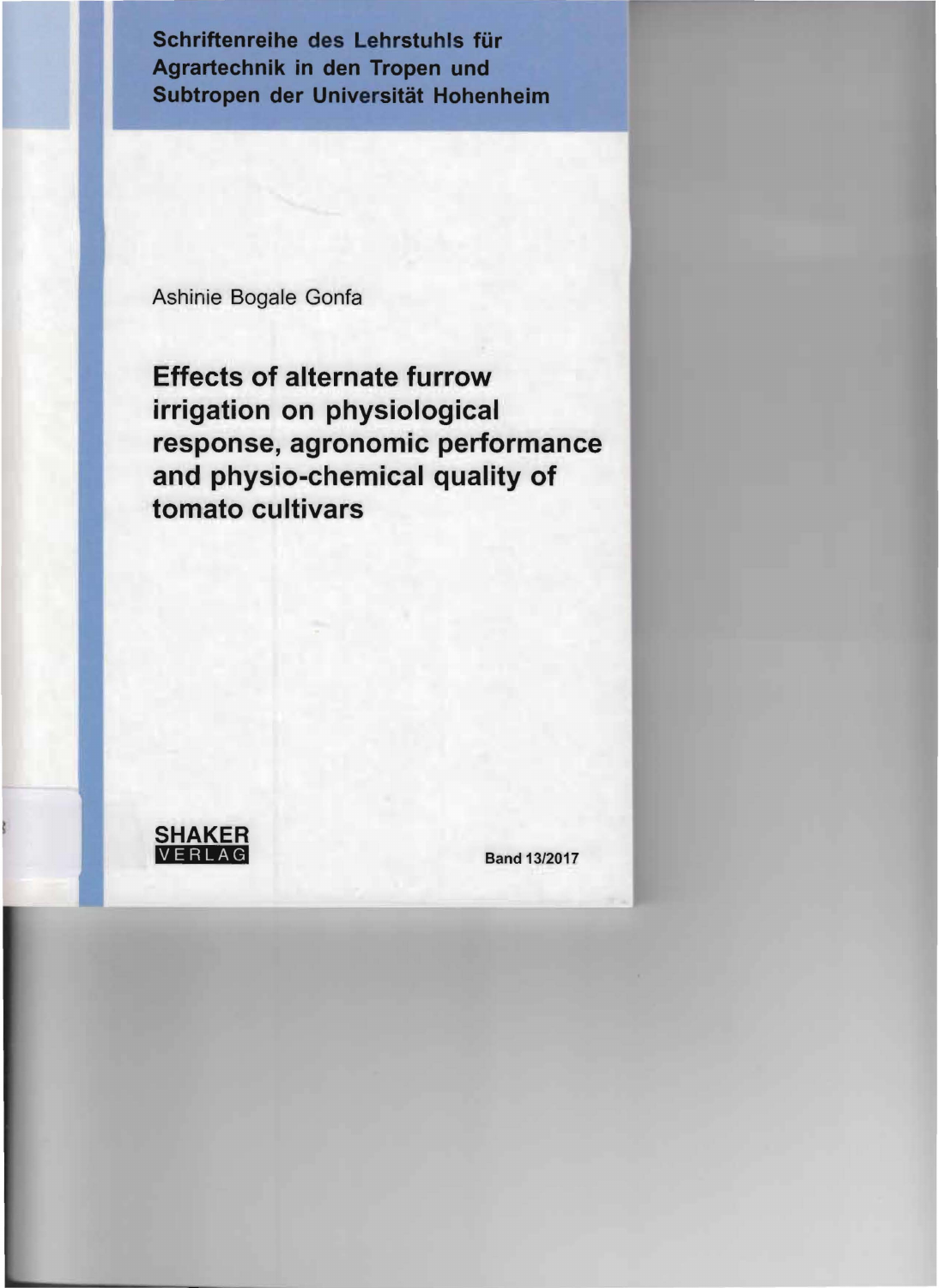



# **Effects of alternate furrow irrigation on** physiologieal **response, agronomie performance and physio-chemical quality of tomato cultivars**

**Dissertation** 

Submitted in fulfilment of the requirements for the degree "Doktor der Agrarwissenschaften" (Dr.sc.agr./ Doctor of Agricultural Sciences)

To the

Faculty of Agricultural Sciences

Presented by

Ashinie Bogale Gonfa Bale-Goba, Ethiopia

2017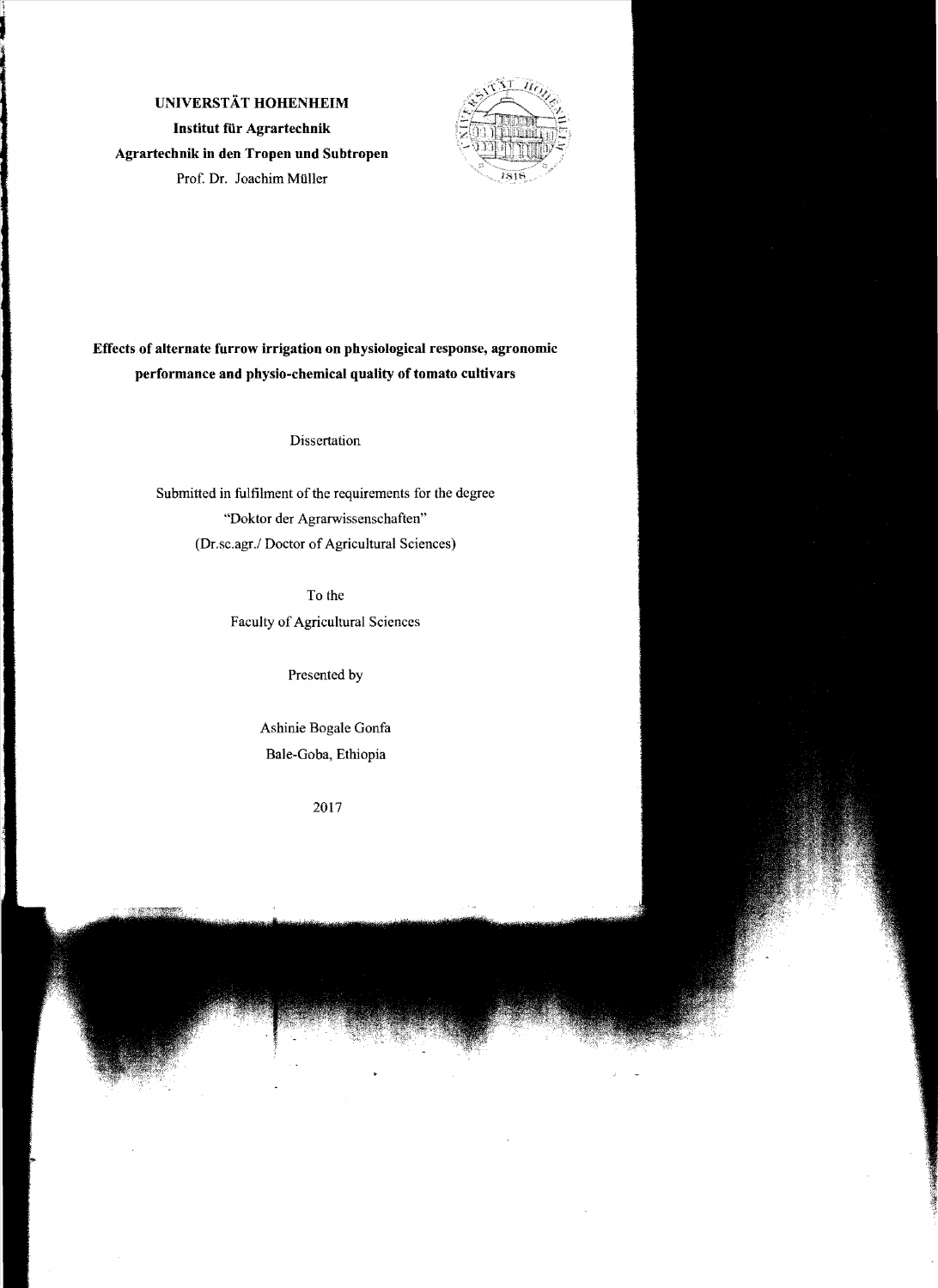#### **Summary**

Agrieulture in the arid and semi-arid regions of Ethiopia is faeing imminent water shortage and recurrent drought which has complicated the national effort to alleviate and prevent food insecurity. The agricultural sector is the main user of water in Ethiopia which is utilized most inefficiently. Demographic growth and climate change will further limit the amount of water available for food production and threaten the overall food security and environmental sustainability. Competition for limited fresh water resources is intensifying among domestic supply and industry. Consequently, water resources available for agriculture will need to be used more efftcicntly. Regulated deficit irrigation (RDI) and partial root-zone drying irrigation (PRD), which is also practiced as alternate furrow irrigation (AFI) in surface irrigation, are among the novel irrigation techniques that have been reported as promising tools for conserving considerable amounts of irrigation water while improving water use efficiency (WUE). However, the yield response of tomato to AFI and RDI, particularly when the same arnount of water is applied, has remained unclear.

Deficit irrigation strategies should take into account the critical phenological periods, different genotypes, soil types and the quantity of water available to the crops. Genotypic variations in general are insufficiently explored in most defteit irrigation studies and the studies conducted so far have mostly focused on yield response of a single crop cultivar. Moreover, knowledge on potential benefits of defieit irrigation in terms of nutritional quality and the main antioxidant component of earotenoids (lycopene and ß-carotene), total phenols as weil as the antioxidant aetivity in tomato is scant. Therefore, a study was eonducted for two consecutive growing seasons (2013 and 2014) in a semi-arid region of Ethiopia to assess the agronomie performance in terms of marketable fruit yield, total fruit yield and water use efficiency as weil as physiological and fruit quality responses of four tomato cultivars. Crops were subjected to full irrigation (FI) with total water applied to both sides of the ridges providing near to 100% field capacity, regulated deficit irrigation (RDI) with 50% of FI water applied to both sides of the ridges and alternate furrow irrigation (AFI) with 50% of FI water applied to one side of the ridge during each irrigation event and reversed weekly. Furthermore, a greenhouse experiment was also conducted at the University of Hohenheim to study the relationship bctween antioxidant contents (Iycopene, ß-earotene, vitamin C, total phenolics) and antioxidant activity in two selected tomato cultivars and water supply induced with PRD and RDL

The results of this study indicated that the marketable yield, number of fruits per plant and mean fruit size were not significantly affected by AFI and RDI irrigations. WUE under two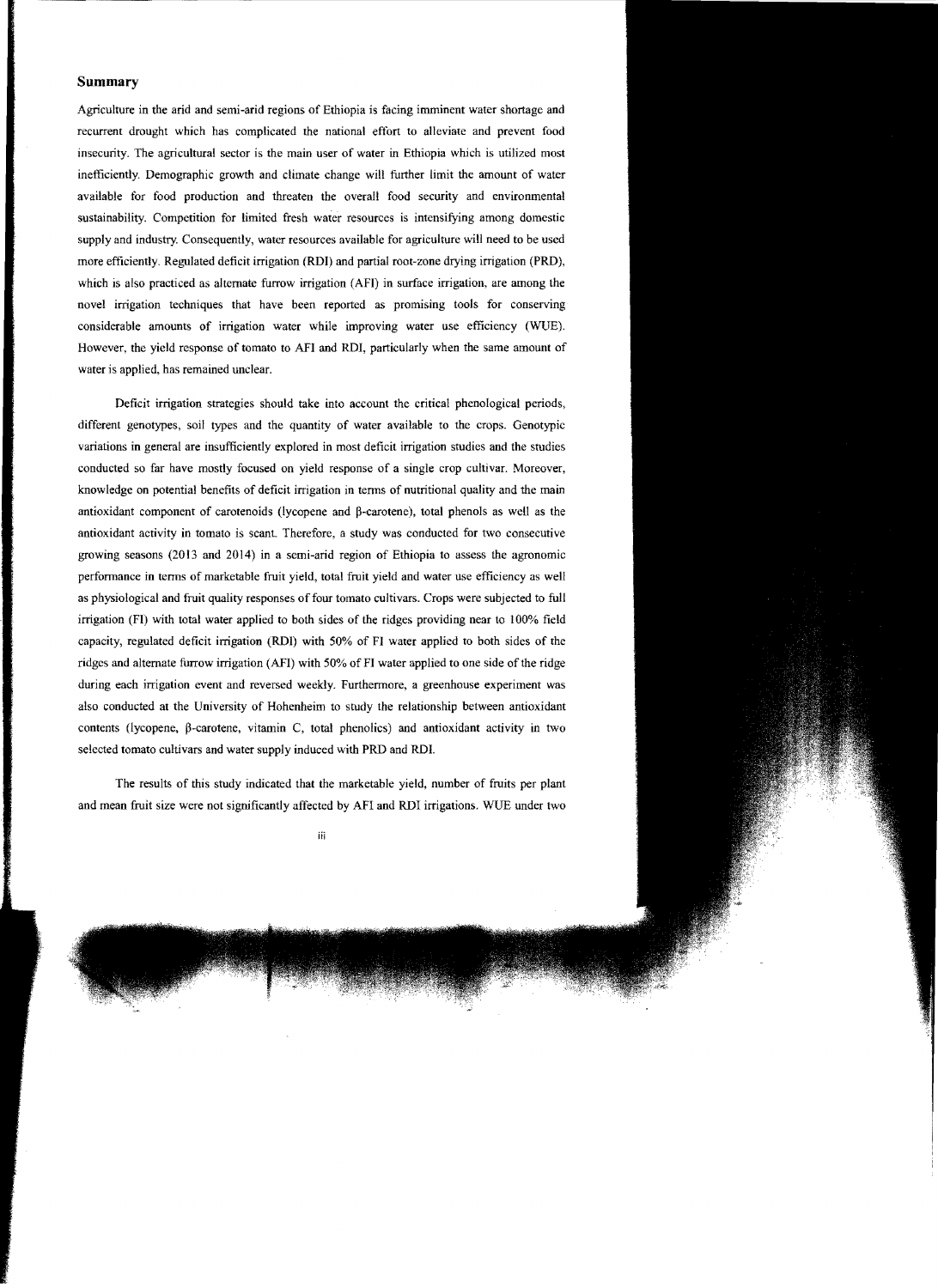irrigation techniques increased by  $36.7\%$  and  $26.1\%$ , respectively, while savings nearly  $30\%$ irrigation water as compared to FL The increased WUE demonstrated the water saving potential of AFI over RD!. The responses of different cultivar to deficit irrigation treatments indicated the need for cultivar-specific management practices. The variations are not only due to differences in the distinct number of fruits per plant and fruit size, but are also due to differences in physiological attributes among the coltivars. *Cochoro* had the highest WUE under deficit irrigations which was characterized by higher fruit number per plant, larger fruit size, relatively longer maintenance of green vegetation during the ripening stage and fruit growth duration but had lower stomatal conductance  $(g_s)$  Therefore, this cultivar combined higher productivity, WUE and drought resistance mechanisms and is suitable to be used by both producers and breeders for areas with Iimited water availability. Similarly, it was observed that *Fetan* rcacted with a pronounced stomatal closure and had the highest relative fruit growth and larger fruit size under water stress which explained its relatively better performance under deficit irrigations. Apart from higher yields, *ARP Tomato d2* had a higher vegetative grovvih, largest fruit size and higher chlorophyll content (ChlsPAD) and normalized difference vegetation index (NOVI) and best performance under good water availability. *Chali* had consistently lower yield and WUE, mainly attributed to the fewer number of fruits, smaller fruit size, low fruit growth rate and fruit growth duration and showed Iittle adaptability to water stress due to its inability to regulate stomatal aperture accordingly. Since physiological attributes reflected the differences in WUE between cultivars, it is suggested to use stomatal conductance, Chl<sub>SPAD</sub>, and NDVI as surrogates for screening a large number of genotypes to optimize irrigation water use in a water-limited environment.

The results of the present study also confirm that deficit irrigation strategies have enhanced some fruit qualities related to taste properties such as total soluble solids (TSS) and titratable acidity (TA) and TSS 10 TA ratio as weil as stability for post-harvest handling (pericarp thickness) without causing a reduction of productivity in the semi-arid region of Ethiopia. However, the overall variations in fruit quality parameters werc better explained by irrigation treatments than cultivar differences. The study also demonstrated that deficit irrigation could be an efficient strategy for improving the sustainability of water resource use and the health-promoting compounds in tomato fruits by increasing the contents of vitamin C, lycopene, and ß-carotene as weil as an antioxidant activity. However, the enhancement of these bioactive compounds under deficit irrigation was found to be eultivar-dependent. Vitamin C and lycopene content in *Matina* increased significantly while the content decreased in *Cochoro* under both PRD and RDI. Total phenolic and  $\beta$ -carotene content increased in both cultivars, but a greater

iv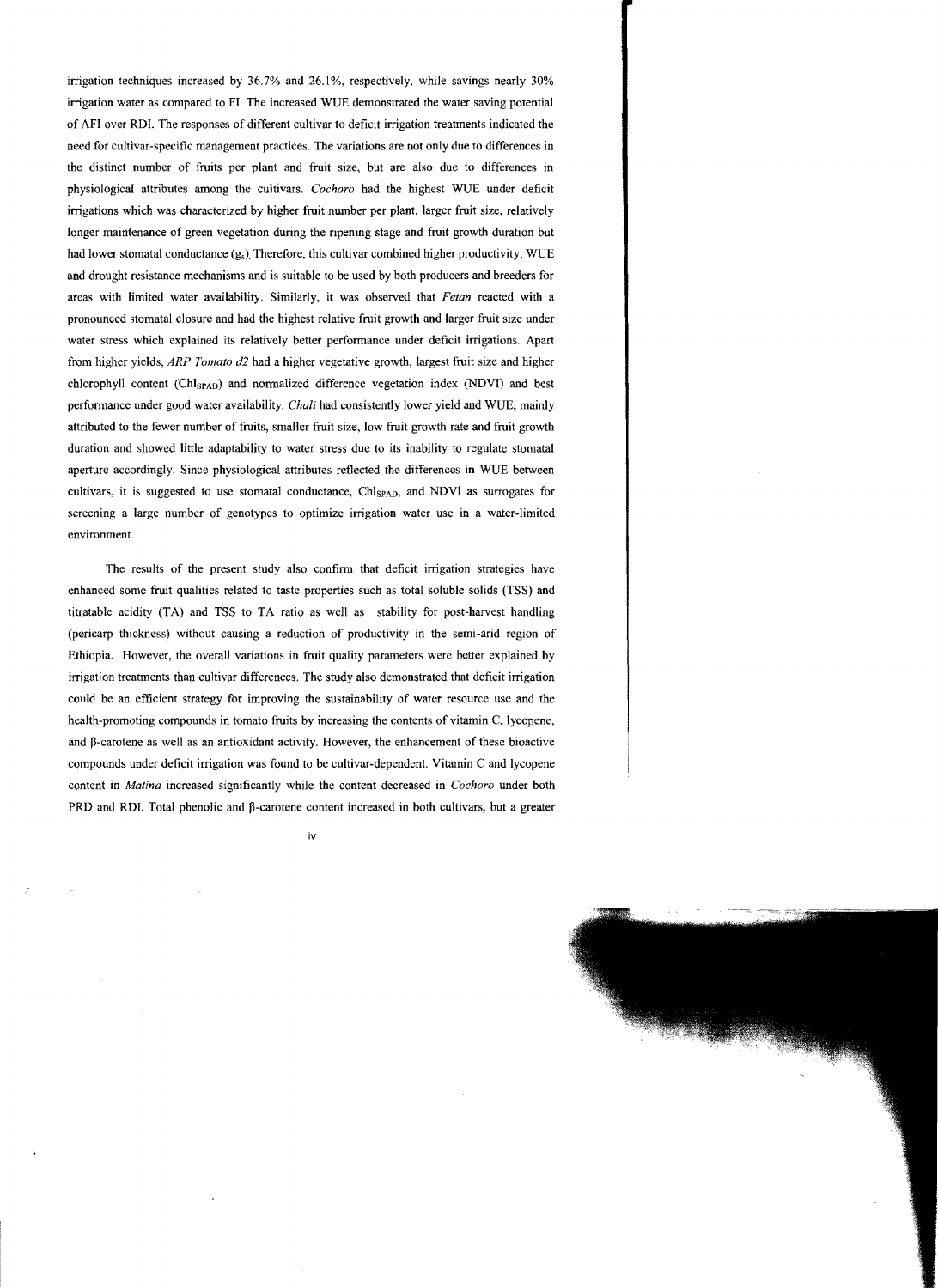increase of the total phenolic content (+88.1% fw basis.) was recorded in. *Cochoro.* Overall, *Cochoro* exhibited the highest total phenolic, vitamin C and Iycopene contents and antioxidant activity but had a lower ß-carctene than *Matina.* 

In conclusion, with AFI strategy, it is possible to save dose to 30% of irrigation water relative to full irrigation and improve the nutritional quality of tomato without a yield reduction. Therefore, the study confirrns that AFI is a suitable deficit irrigation practice in areas with low water availability. However, AFI requires suitable cultivars in order to exploit its water saving potential.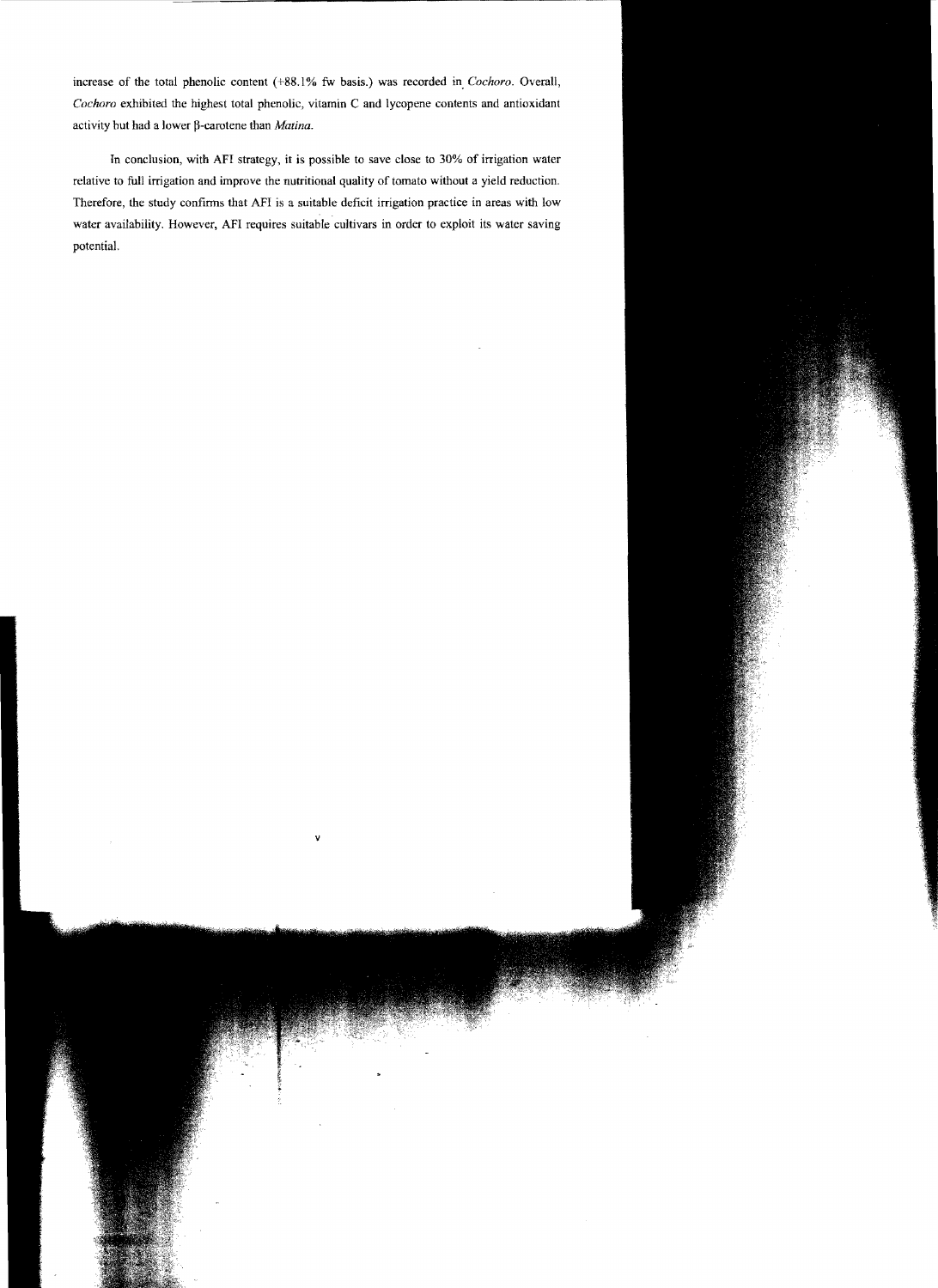# **Zusammenfassung**

Die Landwirtsehaft in den ariden und semi-ariden Regionen Äthiopiens ist mit Wasserknappheit und wiederkehrenden Dürren konfrontiert, was die nationalen Bemühungen zur Ernährungssicherung erschwert. Die Landwirtschaft verbraucht das meiste Wasser in Äthiopien und dieses höchst ineffizient.Bevölkerungswachstum und KJimawandel limitieren das zur Nahrungsmittelproduktion nötige Wasser immer mehr und bedrohen die Ernährungssicherung und die ökologische Nachhaltigkeit. Der Konkurrenzkampf um die limitierten Frischwasserressourcen zwischen privaten Haushalten und der Industrie wird immer intensiver. Deshalb muss der Wassereinsatz in der Landwirtschaft wirtschaftlicher gestaltet werden. "Regulated Deficit Irrigation" (RDI) und "Partial Root Zone DryingIrrigation" (PRD), welche auch als "AlternateFurrow Irrigation" (AFI) praktiziert wird. sind einige der neuen, vielverspreehenden Oberflächenbewässerungsstrategien, um erhebliche Mengen an Wasser zu sparen und gleichzeitig die Wassemutzungseffizienz zu verbessern (WUE). Allerdings ist der Einfluss von AFI und RDI auf den Ertrag von Tomaten bei gleicher Wassergabe noch nicht geklärt.

Defizitbewässerungsstrategien sollten die kritischen phänologischen Perioden, unterschiedlichen Genotypen, Bodenarten und die fiir die Kulturen zur Verfiigung stehende Wassermenge berücksichtigen.lm Allgemeinen sind die genotypischen Unterschiede in den meisten Defizitbewässerungsstudien noch nicht ausreichend untersucht worden und die bislang durchgefiihrten Studien haben sich vorwiegend auf den Ertrag nur einer Sorte der entsprechenden Kultur konzentriert. Hinzu kommt, dass das Wissen über den Einfluss der Defizitbewässerung auf den Nährstoffgehalt und die wichtigsten Antioxidantien, wie Carotinoide(Lycopin, ß-Carotin) und Phenole sehr begrenzt ist. Deshalb wurden Untersuchungen über zwei aufeinander folgende Vegetationsperioden (2013 und 2014) in einer semi-ariden Region Äthiopiens durchgefiihrt, um die agronomische Leistung hinsichtlich Gesamtertrag, marktfahigerFruchtertragund Wassemutzungseffizienz sowie der physiologischen Reaktionen und der Fruchtqualität von vier Tomatensorten zu bestimmen. Die Früchte wurden mit folgenden Strategien bewässert: "Full Irrigation" (FI), bei der das gesamte Wasser auf beiden Seiten des Damms bis zu Erreichen einer Feldkapazität von 100%zugeführt wurde. Regulated Deficit Irrigation" (RDI), bei der nur 50% der Wassermenge der FI-Behandlung auf beiden Seiten des Damms zugefiihrt wurde und "Alternate Furrow Irrigation" (AFI), bei der 50% der Wasserrnenge der FI-Behandlung abwechselnd auf jeweils einer Seite des Damms gegeben wird, wobei die bewässerte Seite wöchentlich gewechselt wird. Zusätzlich wurde ein

vi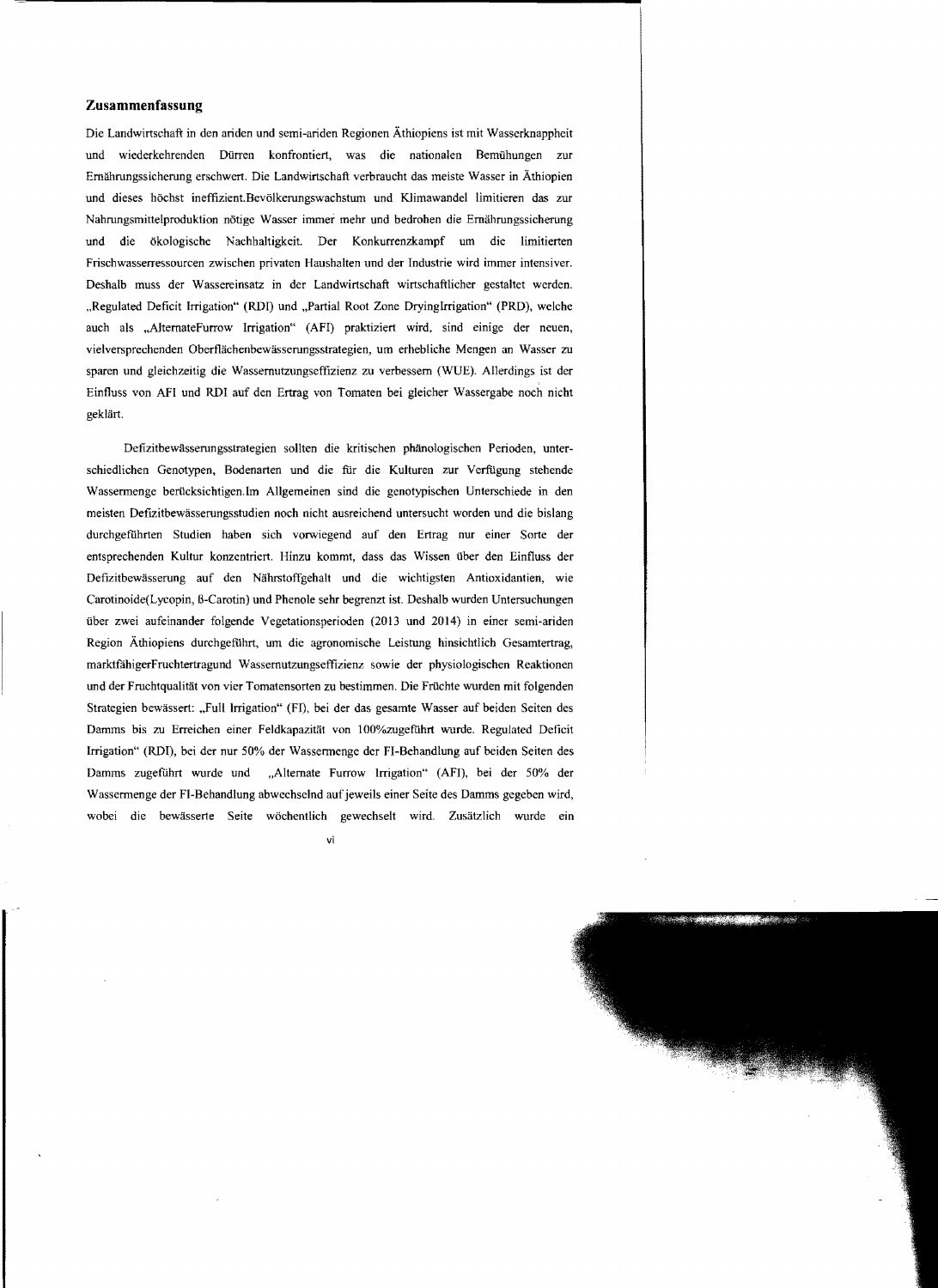Gewächshausexperiment an der Universität Hohenheim durchgetUhrt, um die Auswirkungen von AFI und RDlauf Lycopin, ß-Carotin, Vitamin C und den Gesamtphenolgehalt bei zwei Tomatensorten zu untersuchen.

Die Ergebnisse dieser Studie belegen, dass der marktfähige Ertrag, die Anzahl der Fruchte pro Pflanze und die durchschnittliche Fruchtgröße nicht wesentlich durch AFI und RDI beeinflusst wurden. WUE erhöhte sich um 36,7% und 26,1% bei den beiden Bewässerungsstrategien, wobei fast 30% des Wassers im Vergleich zu FI eingespart werden konnte. Die höhere WUE belegtdas Wassereinsparungspotential bei AFI im Vergleich zu RD!. Die Reaktionen verschiedener Sorten auf DefIzitbewässerung zeigten die Notwendigkeit eines sortenspezifischen Managements in der Praxis. Die Abweichungen lagen nicht nur in dcr unterschiedlichen Anzahl von Fruchten pro Pflanze und den Fruchtgrößcn begründet, sondern auch in der unterschiedlichen physiologischen Reaktion beider Sorten. Die höchste WUE unter Defizitbewässerung wurde bei der Sorte Cochoroerzielt. Dies zeigte sich durch die größere Anzahl an Früchten pro Pflanze, größereFrüchte, längere Grünphase während des Reifestadiums, höhere Wachstumsrate der Früchte und einer geringeren stomatären Leitfähigkeit (g.). Deshalb erzielte diese Sorteeine höhere Produktivität, verbunden mit der verbesserten WUE und ist aufgrund ihrer Dürreresistenzmechanismen im gleichen Maße geeignet für Produzenten und Züchter in Gebieten mit limitierten Wasserressourcen. Ähnliches wurde bei der *SorteFetan*  beobachtet, welche mit einer markanten Schließung der Stomata reagierte und das höchste relative Fruchtwachstum und die größten Fruchte unter Wasserstress hervorbrachte. Dies erklärt dierelativ bessere Leistung unter Defizitbewässerung. Abgesehen von den gesteigerten Erträgen, zeigte die SorteARP Tomato d2 ein besseres vegetatives Wachstum, die größten Früchte und den höchsten Chlorophyllgehalt (Chls<sub>PAD</sub>) sowie den höchsten NDVI. Die SorteChalihatte einen gleichbleibend niedrigeren Ertrag und WUE, was sicb durch die geringere Anzahl an Fruchten, kleineren Früchten, einer niedrigeren Wachstumsrate der Fruchte und deren Wachstumsdauer zeigte und bewies wenig Anpassungsfahigkeit aufWasserstress, da die Pflanze die Stomata nicht entsprechend regulieren kann.Die physiologischen Eigenschaften spiegeln die Unterschiede in WUE bei den verschiedenen Sorten am besten wider. Deshalb wird vorgeschlagen, Stomataleitfähigkeit, ChlspAD, und NDVIfür das Screening einer größeren Anzahl von Genotypen einzusetzen, um die Nutzung des Bewässerungswassers in wasserarmen Regionen zu optimieren.

Die Resultate dieser Studie belegen auch, dass Defizitbewässerunggeschmackbeeinflussende Fruchteigenschaften, wie den Gehalt an löslichen Feststoffen (TSS), titrierbare Säure (TA) und das Verhältnis zwischen TSS und TA sowie die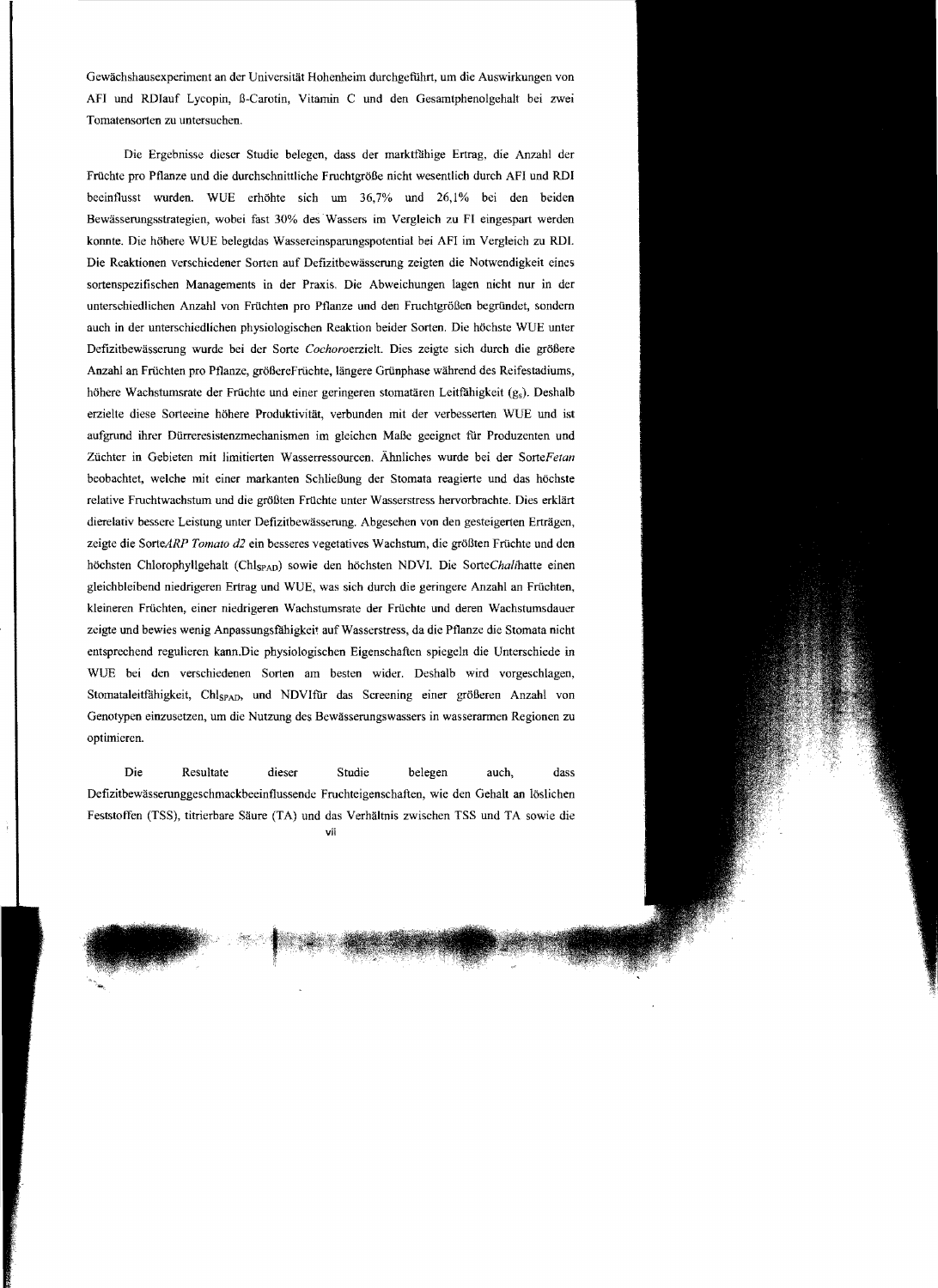Festigkeit der Früchte in den semi-ariden Gebieten von Äthiopienerhöht und zwar ohne eine Minderung der Erträge in Kauf nehmen zu müssen. Die Unterschiede in der Fruchtqualität konnten dabei eherdurch die Bewässerungsbehandlungen als durch die Sortenunterschiede erklärt werden. Die Studie zeigte ebenfalls, dass Defizitbewässerung eine effiziente Strategie zur Verbesserung der Nachhaltigkeit von Wasserressourcen darstellt unddadurch die gesundheitsfördemdeWirkungen von Tomaten durch einen erhöhten Gehalt an Vitamin C, Lycopin, ß-Carotin und Antioxidantien unterstützt. Allerdings wurde festgestellt, dass die Verbesserung dieser bioaktiven Stoffe unter Defizitbewässerung sortenabhängig war. Der Gehalt an Vitamin C und Lycopin bei der Sorte *Matinaerhöhte* sich signifikant wobei sich dieser Gehalt bei der Sorte *Cochorobei* Defizitbewässerung verringerte. Gesamtphenol- und ß-Carotin-Gehalt erhöhten sich in beiden Sorten, wobei erhöhte sich der Gesamtphenolgehalt bei der Sorte *Cochoro* mehr erhöhte. Insgesamt erreichte die Sorte *Cochoro* den höchsten Gehalt an Gesamtphenolen, Vitamin C und Lycopin und zeigte die höchsteantioxidative Aktivität.Derß-Carotin Gehalt war allerdings geringer als bei der Sorte *Matina.* 

Abschließend kann festgestellt werden, dass es mit der AFI Strategie möglich ist, annähernd 30% des Bewässerungswassers im Vergleich zur vollen Bewässerung einzusparen und gleichzeitig den emährungsphysiologischen Wert von Tomaten zu steigern ohne ErnteverJuste in Kauf nehmen zu müssen.